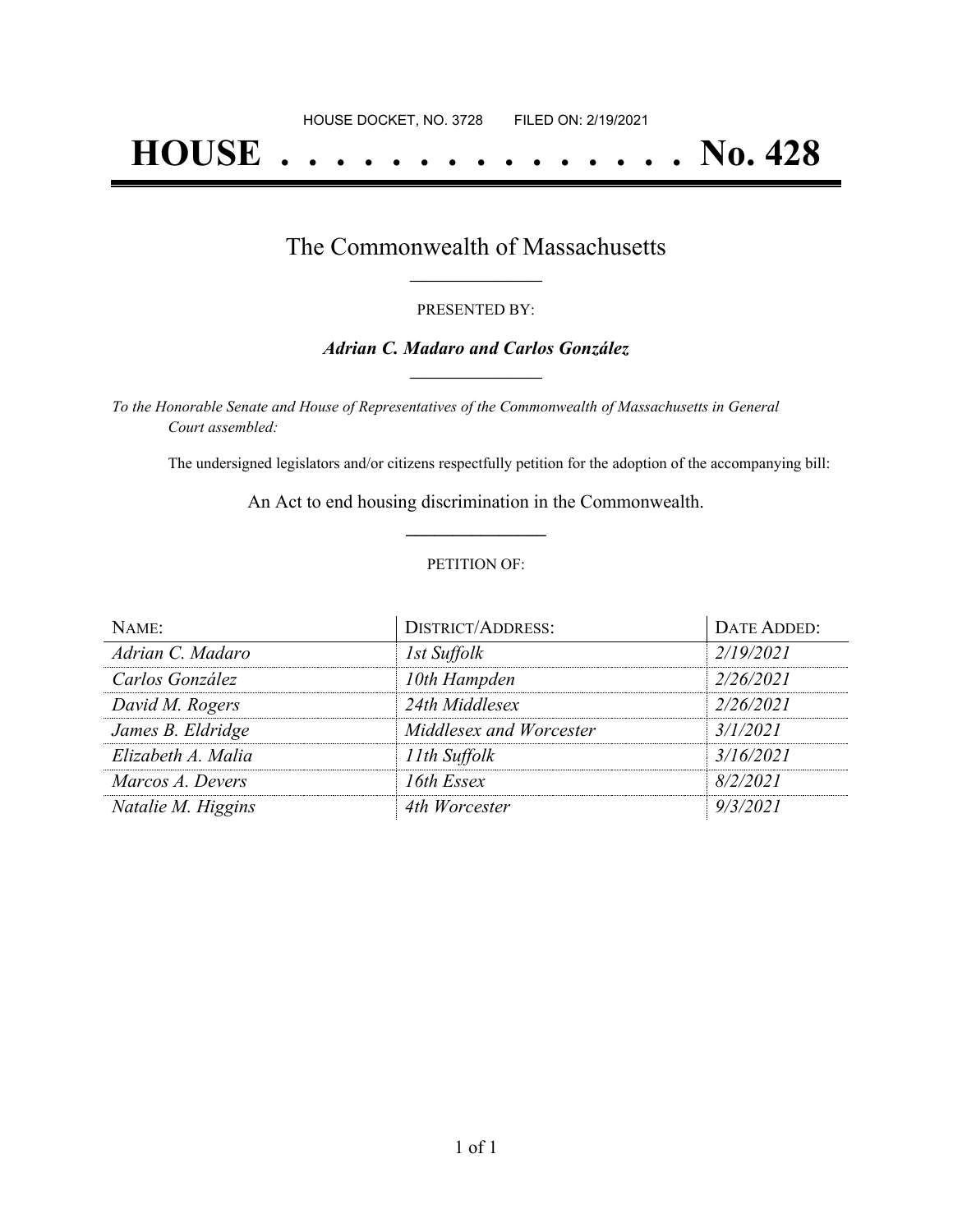## HOUSE DOCKET, NO. 3728 FILED ON: 2/19/2021

# **HOUSE . . . . . . . . . . . . . . . No. 428**

By Messrs. Madaro of Boston and González of Springfield, a petition (accompanied by bill, House, No. 428) of Adrian C. Madaro, Carlos González and others for legislation to further regulate real estate brokers and salespersons. Consumer Protection and Professional Licensure.

### The Commonwealth of Massachusetts

**In the One Hundred and Ninety-Second General Court (2021-2022) \_\_\_\_\_\_\_\_\_\_\_\_\_\_\_**

**\_\_\_\_\_\_\_\_\_\_\_\_\_\_\_**

An Act to end housing discrimination in the Commonwealth.

Be it enacted by the Senate and House of Representatives in General Court assembled, and by the authority *of the same, as follows:*

|   | SECTION 1. Chapter 13 of the General Laws, as appearing in the 2018 Official Edition,     |
|---|-------------------------------------------------------------------------------------------|
| 2 | is hereby amended by striking out section 54 and inserting in place thereof the following |
|   | section:-                                                                                 |
|   |                                                                                           |

 Section 54. There shall be a board of registration of real estate brokers and salespersons, in this section and in sections fifty-five to fifty-seven, inclusive, called the board, to be appointed by the governor with the advice and consent of the council, consisting of not less than five members, residents of the commonwealth, two of whom shall have been actively engaged in the real estate business as a full-time occupation for at least seven years prior to their appointment and who shall be licensed real estate brokers, one of whom shall be an expert in fair housing and civil rights, one of whom shall be a tenant receiving public assistance from a local, state or federal rental voucher program and one or more of whom shall be representatives of the public. The governor shall designate the chairman. As the term of office of a member of the board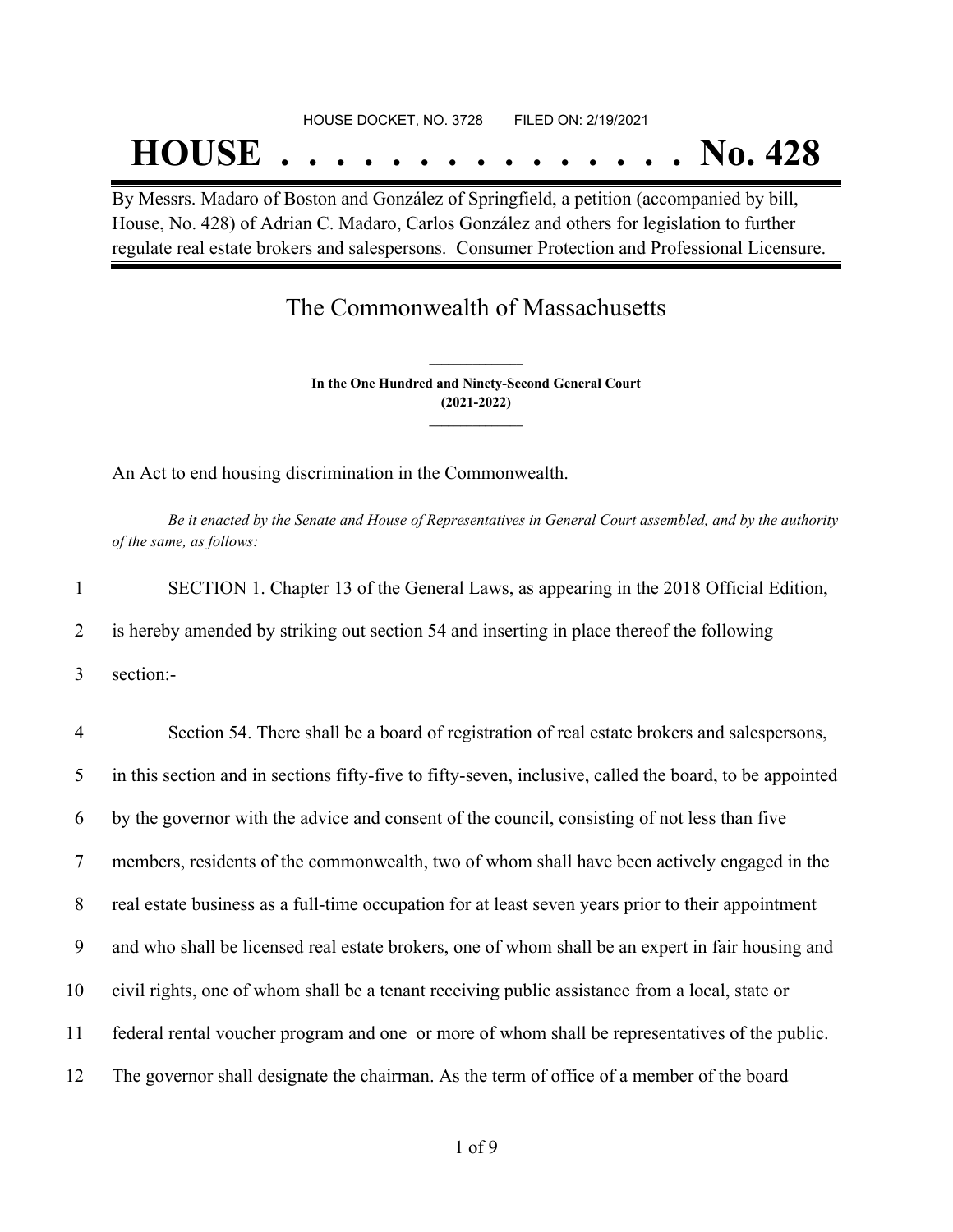| 13 | expires, his successor shall be appointed by the governor, with like advice and consent, to serve   |
|----|-----------------------------------------------------------------------------------------------------|
| 14 | for five years. Each member shall be eligible for reappointment and shall serve until the           |
| 15 | qualification of his successor. The governor may also, with like advice and consent, fill any       |
| 16 | vacancy in the board for the unexpired portion of the term.                                         |
| 17 | SECTION 2. Section 55 of said chapter 13, as so appearing, is hereby amended by                     |
| 18 | inserting, at the end of the section, the following words:-                                         |
| 19 | The board shall publish, not less than quarterly, an account of newly licensed members.             |
| 20 | The board shall also publish, not less than quarterly, a summary of complaints filed against        |
| 21 | licensed members, the actions taken by the board to investigate such complaints, disciplinary       |
| 22 | hearings, disciplinary actions or revocations of licenses, the reason for such actions by the board |
| 23 | and the name of the affected license holder.                                                        |
| 24 | SECTION 3. Said chapter 13 is hereby further amended by inserting after section 57 the              |
| 25 | following section:-                                                                                 |
| 26 | Section 58. There shall be professional standards of practice for real estate brokers and           |
| 27 | salespersons, which may be issued and updated by the board through regulation or policy. Such       |
| 28 | standards of practice shall include a prohibition regarding discrimination against any classes      |
| 29 | protected by Chapter 151B of the General Laws or otherwise protected by session law or federal      |
| 30 | statute. The board shall, within 90 days of any change to Chapter 151B of the General Laws or       |
| 31 | passage of any session law imbuing protections upon a class of residents, review and update as      |
| 32 | necessary the professional standards of practice to ensure compliance and consistency with anti-    |
| 33 | discrimination statutes.                                                                            |
|    |                                                                                                     |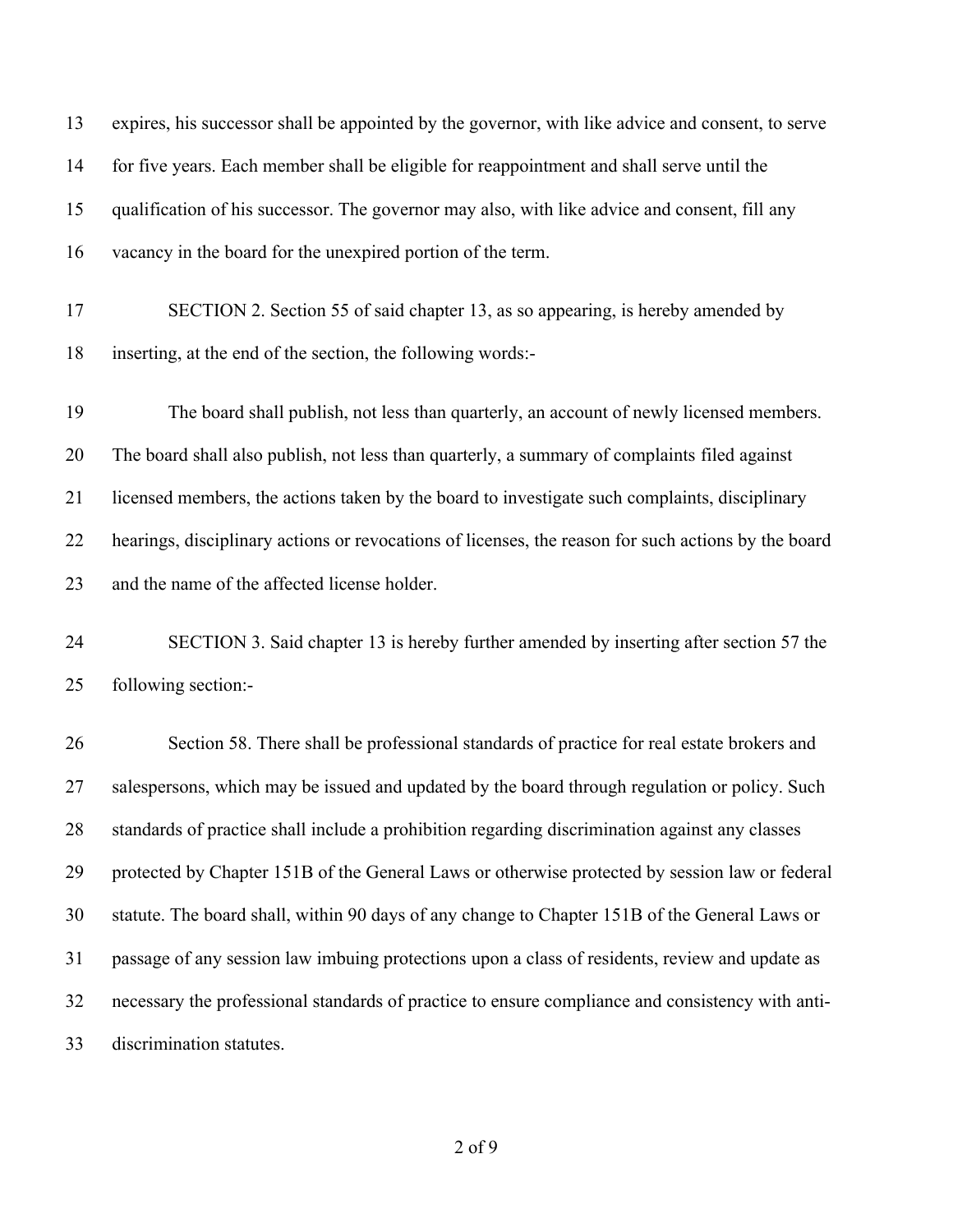The board shall ensure any policy or regulation adopted by the board to codify certification of licensees, instructors, educational facilities, or educational curricula for real estate schools include standards regarding discrimination against any classes protected by Chapter 151B of the General Laws or otherwise protected by session law or federal statute. SECTION 4. Section 87PP of chapter 112 of the General Laws, as appearing in the 2018

 Official Edition, is hereby amended by inserting after the definition of "Board" the following definitions:-

 "Fair housing enforcement agency", an agency that administers fair housing laws and is certified by the Assistant Secretary for Fair Housing and Equal Opportunity pursuant to the Fair Housing Act, 42 U.S.C. 3601 et seq.

 "Fair housing enforcement organization", an organization that receives funding from the U.S. Department of Housing and Urban Development to investigate complaints of housing discrimination by conducting testing and or enforcement activities pursuant to 42 U.S.C. 3616a.

## SECTION 5. Said chapter 112 of the General Laws is hereby further amended by striking out section 87XX1/2 and inserting in place thereof the following section:-

 Section 87XX1/2. Any person holding a license as a real estate broker or salesman, which is subject to renewal on or after January first, nineteen hundred and ninety-nine, shall, within twenty-four months prior to each renewal, satisfactorily complete courses or programs of instruction approved by the board; provided, that for licenses renewed on or before December thirty-first, two thousand, the attendance at such courses or programs of instruction shall be equal to a total of twelve hours; and provided, further, that for licenses renewed on or after January first, two thousand and one, such number shall be no less than ten hours but no more than sixteen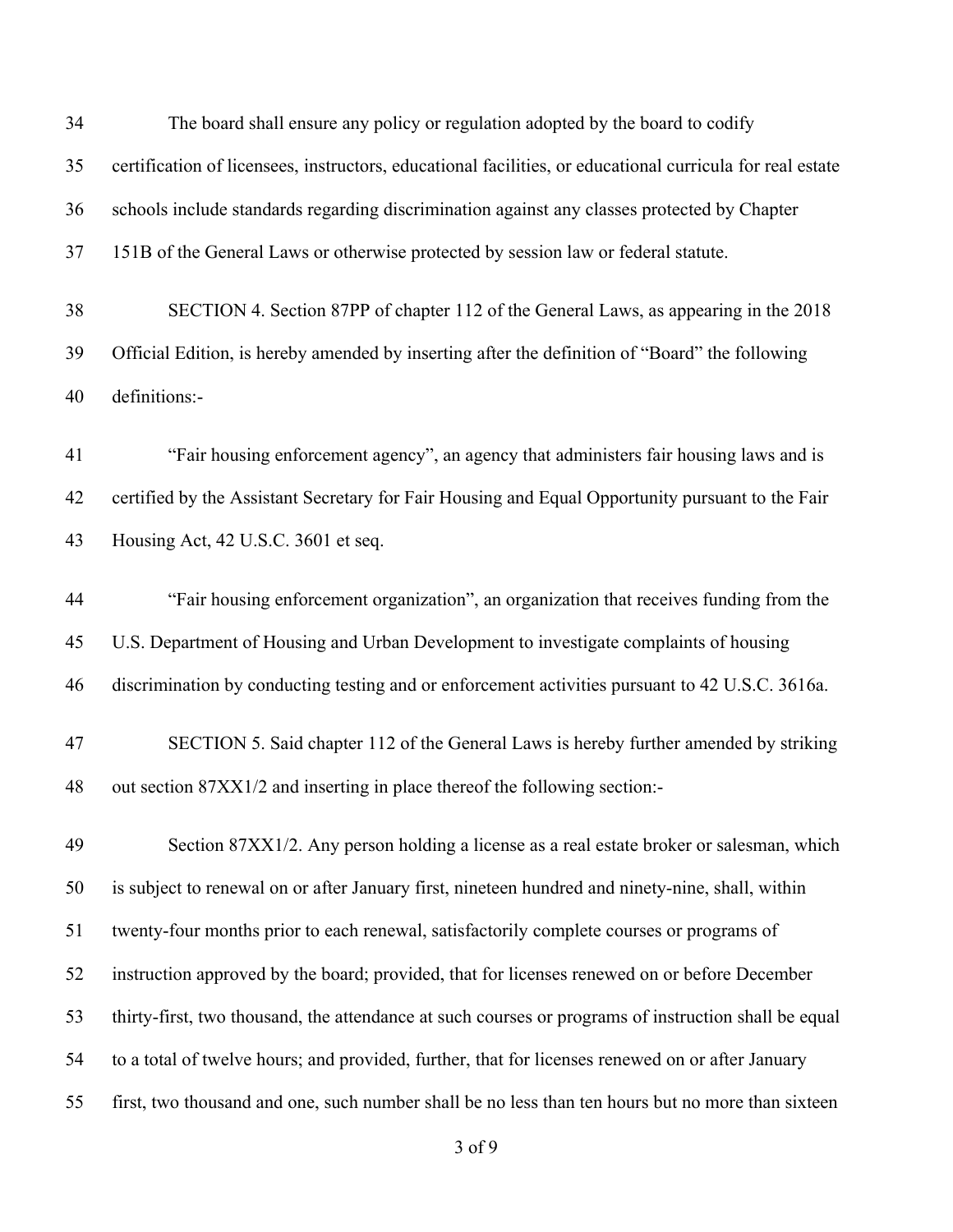hours as determined by the board. The curriculum contained in such courses or programs shall contain at least six hours of instruction concerning or related to compliance with laws and regulations selected from any of the following subjects: equal employment opportunity; accessibility for the disabled; agency law; environmental issues in real estate; zoning and building codes; real estate appraisal and financing; property tax assessments and valuation; and real estate board regulations. In addition, the curriculum shall contain at least four hours of fair housing training. The board shall certify in advance the curriculum forming the basis of such courses or programs which satisfy the provisions of this section. Any entity certified to provide fair housing training pursuant to this section shall video and audio record each course or program in its entirety. Such recordings and other materials relating to the training must be preserved for a period of two years and shall be made available to the Office of the Attorney General or the Massachusetts Commission Against Discrimination upon request for purposes of auditing the course to evaluate its quality. Should the Office of the Attorney General or the Massachusetts Commission Against Discrimination audit the fair housing course material and find it insufficient in quality, they may recommend changes that those certified to conduct the training shall then be required to adopt.

 Every person who is subject to the requirements of this section shall furnish, in a form satisfactory to the board, written certification that the required courses or programs were successfully completed. Upon successful completion of approved courses or programs, the licensee shall be deemed to have met the continuing education requirements of this section for license renewal. Every person who fails to furnish, in a form satisfactory to the board, written certification that the required courses or programs were completed shall be granted inactive status by the board upon renewal of his license in accordance with section eighty-seven XX.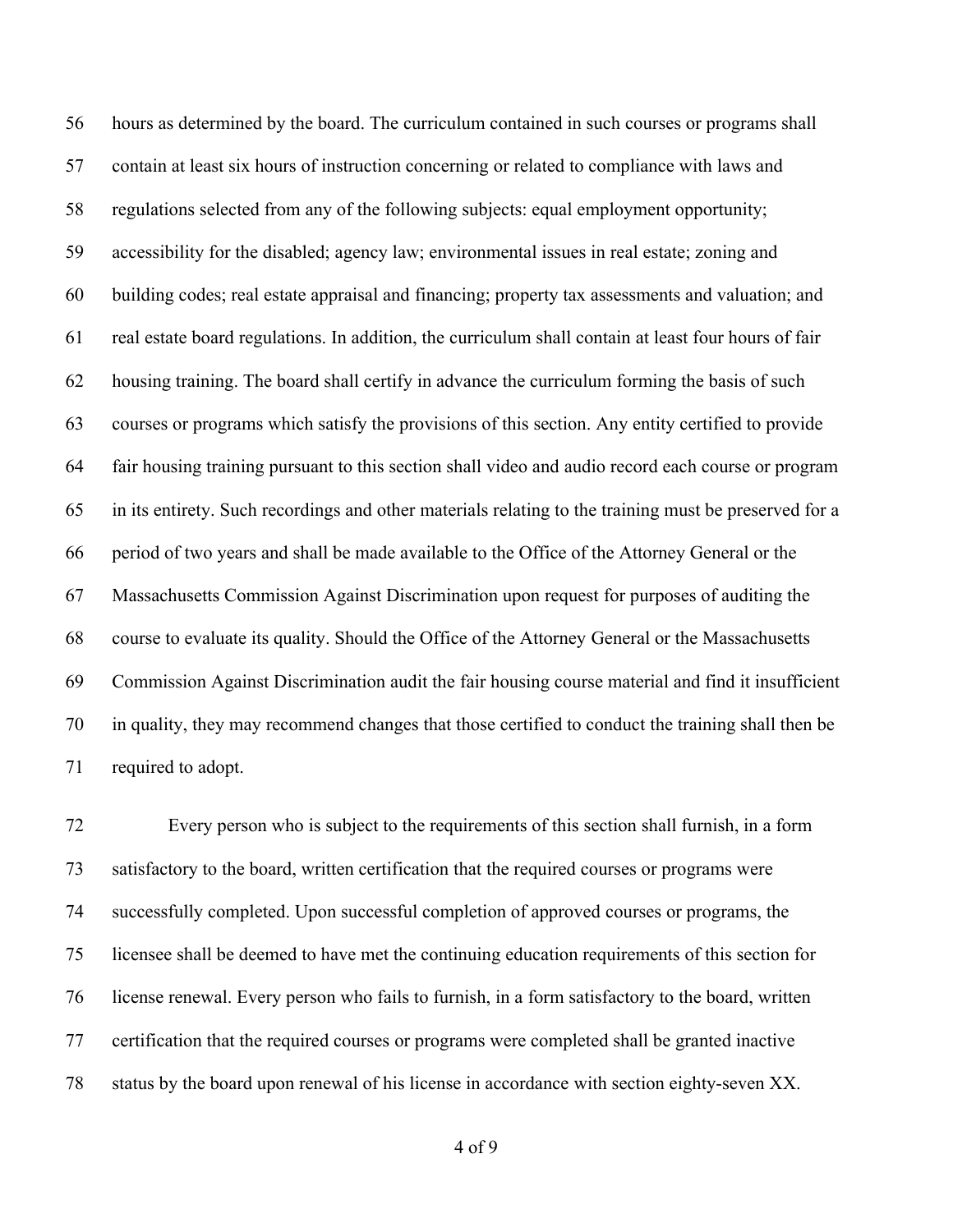Any person failing to meet requirements imposed upon him by this section or who has submitted to the board a false or fraudulent certificate of compliance therewith, shall, after a hearing thereon, which hearing may be waived by such person, be subject to the suspension of his license until such time as such person shall have demonstrated to the satisfaction of the board that he has complied with all the requirements of this section as well as with all other laws, rules and regulations applicable to such licensing.

 The provisions of this section shall not apply to any person licensed by the board under the provisions of section eighty-seven SS who is not required to take an examination to be licensed; provided, however, that any out-of-state licensee who receives reciprocity from the board to practice in the commonwealth shall demonstrate to the board compliance with a continuing education program in such licensee's home state.

 The provisions of this section shall not apply to any person licensed by the board who has been granted inactive status by the board. A person licensed by the board and whose license is inactive may not engage in the business of, or act as, a real estate broker or salesman, as defined in section eighty-seven PP, except that he may assist with or direct the procuring of prospects and may receive referral fees for such procurement activities. A person licensed by the board whose license is inactive shall be considered unlicensed for purposes of section eighty-seven RR. Engaging in the business of, or acting as, a real estate broker or salesman while a license is inactive, except as otherwise provided for in this section, may be grounds for revocation of such license. A person licensed by the board and whose license is inactive shall renew such license in accordance with section eighty-seven XX while such license is inactive. A person licensed by the board and whose license is inactive may apply to the board to reactivate such license, upon demonstration of the completion of the continuing education requirements for the renewal period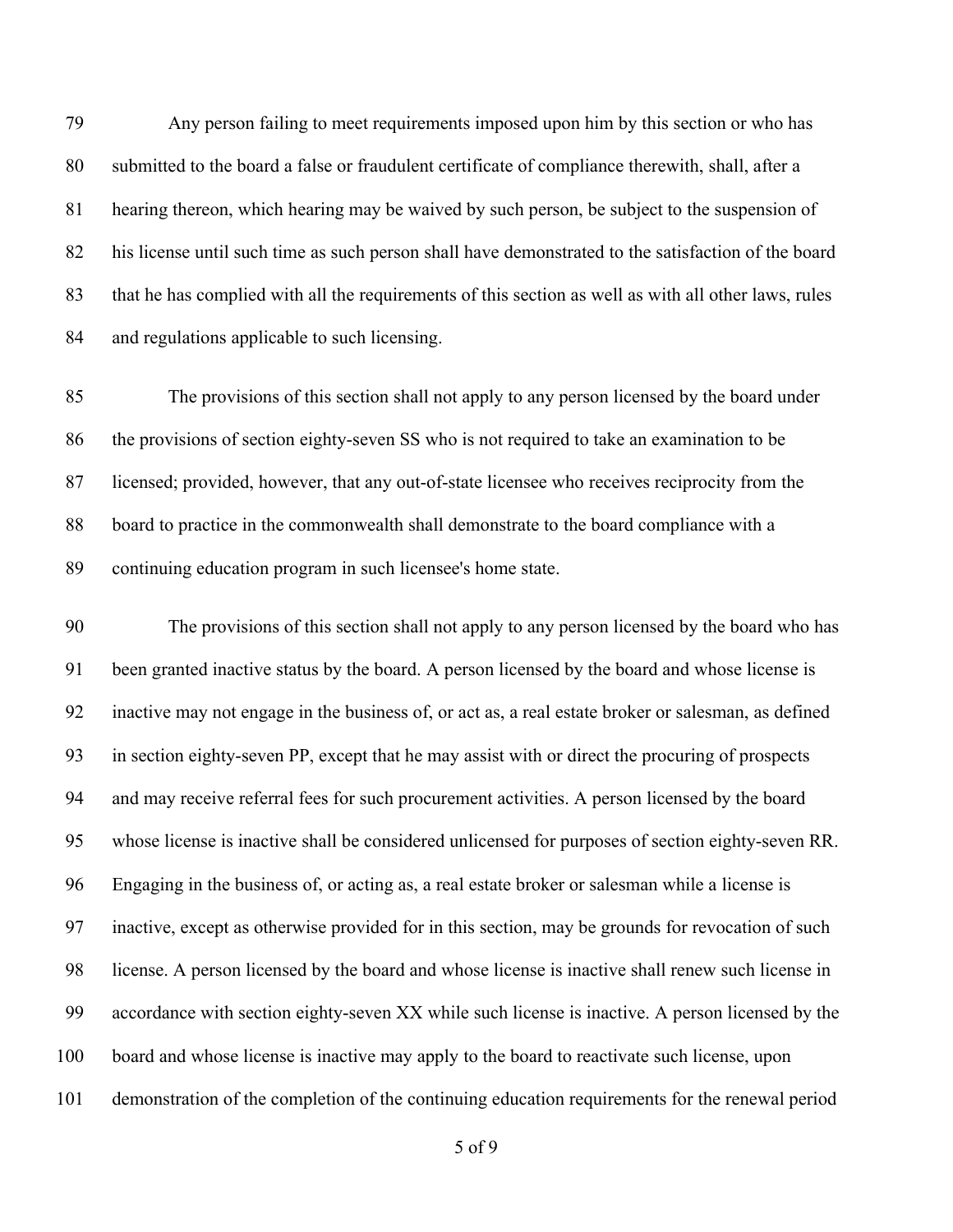immediately preceding the application for reactivation of such license and compliance with all then applicable requirements for licensure.

 The board shall perform such duties and functions necessary to carry out the provisions of this section and shall promulgate rules and regulations pertaining to the development and administration of an inactive license designation. Such rules and regulations shall include, but not be limited to, developing procedures for the granting of inactive status, the reactivation of licenses, renewal fees and the notification of licensees of continuing education requirements prior to license reactivation.

 SECTION 6. Said chapter 112 of the General Laws is hereby further amended by striking out section 87AAA and inserting in place thereof the following section:-

 Section 87AAA. The board may, and upon the verified complaint in writing of an aggrieved person shall, investigate the action of any broker or salesman or any person who attempts to act in such capacity within the commonwealth, and, in addition to any grounds hereinbefore enumerated, may suspend, revoke or refuse to renew any license which it has found to have been obtained by false or fraudulent representation. The board may suspend, revoke or refuse to renew any license, when the board has found as a fact that the licensee, in performing or attempting to perform any act authorized by his license, has (a) knowingly made any substantial misrepresentation; (b) acted in the dual capacity of broker and undisclosed principal in the same transaction; (c) acted for more than one party to a transaction without the knowledge and consent of all the parties for whom he acts; (d) failed, within a reasonable time, to account for or remit any moneys belonging to others which have come into his possession as a broker or salesman; (e) paid commissions or fees to or divided the same with any person, who, being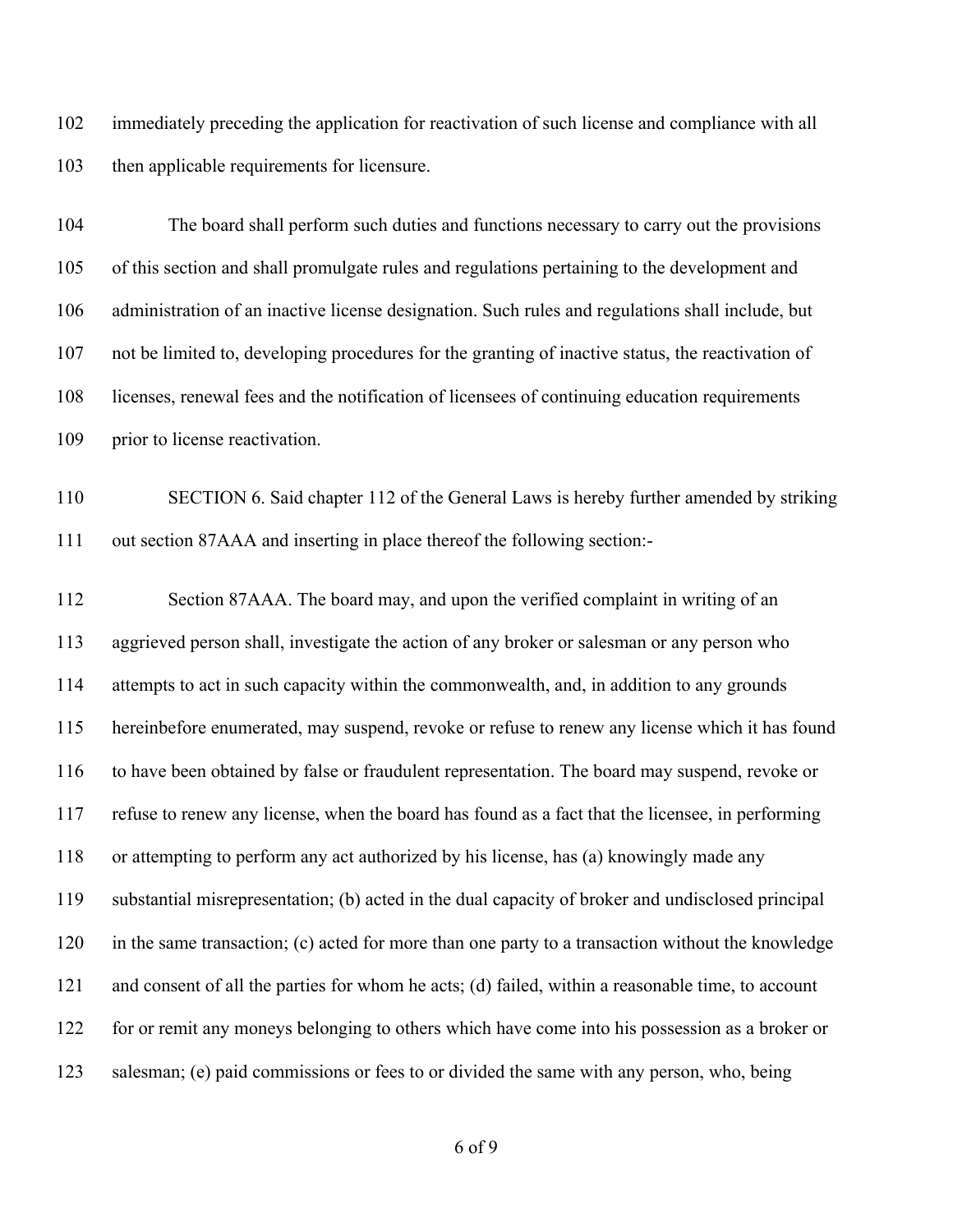required to be licensed as a broker or salesman in this or any other state, is not so licensed; (f) accepted, given or charged any undisclosed commission, rebate or profit on expenditures for a principal; (g) induced any party to a contract or lease relating to real estate to break the same when such action is effected for the personal gain of the licensee; (h) commingled the money or other property of his principal with his own; (i) failed to give to both the buyer and seller a copy of the purchase and sale agreement; (j) committed any act expressly prohibited in sections eighty-seven RR to eighty-seven CCC, inclusive; (k) affirmatively solicited for sale, lease, or the listing for sale or lease, of residential property on the grounds of alleged change of value due to the presence or the prospective entry into the neighborhood of a person or persons of another race, economic level, religion or ethnic origin or distributes, or causes to be distributed, material or makes statements designated to induce a residential property owner to sell or lease his property due to such change in the neighborhood; or (l) accepted from a prospective seller a net listing, an agreement to sell real estate for a stated price which authorized the broker to keep as commission any amount of money received from the sale of said real estate in excess of the stated price. After notice by the Massachusetts commission against discrimination or any other fair housing enforcement agency that said commission or agency has made a finding, which finding has become final, that a licensed broker or salesman committed an unlawful practice in violation of chapter one hundred and fifty-one B arising out of or in the course of his occupation as a licensed broker or salesman, shall suspend forthwith the license of said broker or salesman for a period of one hundred eighty days. After notice by said commission or agency of a final finding of a subsequent violation of said chapter one hundred and fifty-one B occurring within four years of a prior violation, the board shall forthwith suspend the license of said broker or 146 salesman for a period of one year. The commission or other fair housing enforcement agency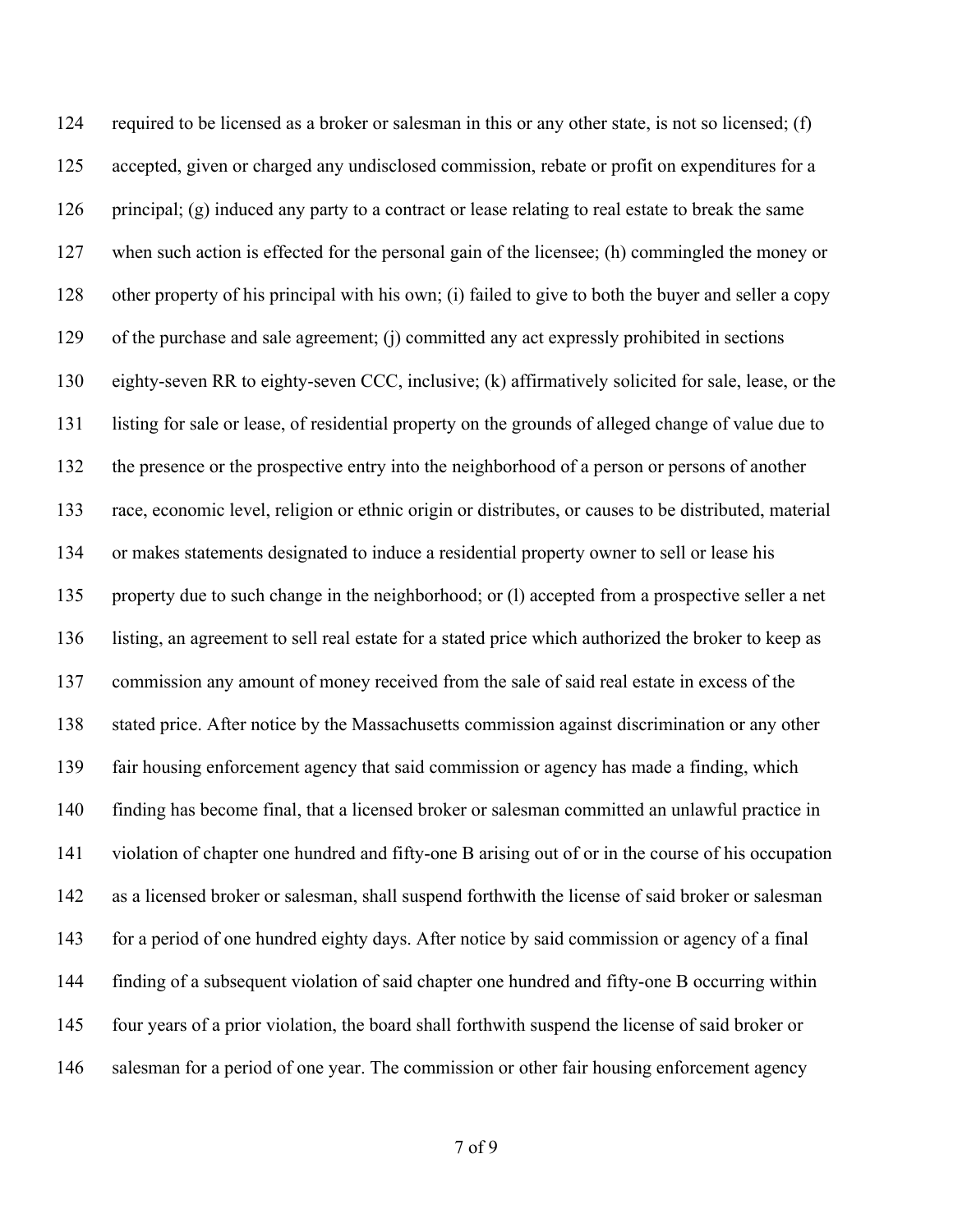must refer to the board all cases in which it has made a finding, which finding has become final, that a licensed broker or salesperson committed an unlawful practice in violation of chapter one hundred and fifty-one B arising out of or in the course of his or her occupation as a licensed broker or salesperson. After notice by a fair housing enforcement organization of evidence, based on one or more fair housing discrimination tests or a written statement of a broker or salesman, that said broker or salesman engaged in discriminatory conduct as described in chapter one hundred and fifty-one B, the board shall initiate a complaint against such broker or salesman. If the board finds as a result of its investigation that the broker or salesman has engaged in discriminatory conduct as described in chapter one hundred and fifty-one B, the board shall forthwith suspend the license of such broker or salesman for one hundred and eighty days, and, if the board finds that said violation by such licensed broker or salesman occurred within four years of the date of a prior violation of said chapter one hundred and fifty-one B, the board shall forthwith suspend the license of such broker or salesman for a period of one year. Although the commission may take administrative notice of the board's determination of a complaint, the board's determination shall not have a preclusive effect in any commission proceeding.

 Whoever violates the provisions of clause (k) shall be punished by a fine of not less than one thousand nor more than twenty-five hundred dollars, or by imprisonment for not more than six months, or both.

 No broker shall engage in a sale in the commonwealth of real property located in a land development in another state which is the subject of promotional advertising in the commonwealth unless the owner or developer of such land has submitted to the board full particulars regarding such land and the proposed terms of sale thereof and has deposited with the board such sum as it shall determine, to pay the expense of the investigation hereinafter